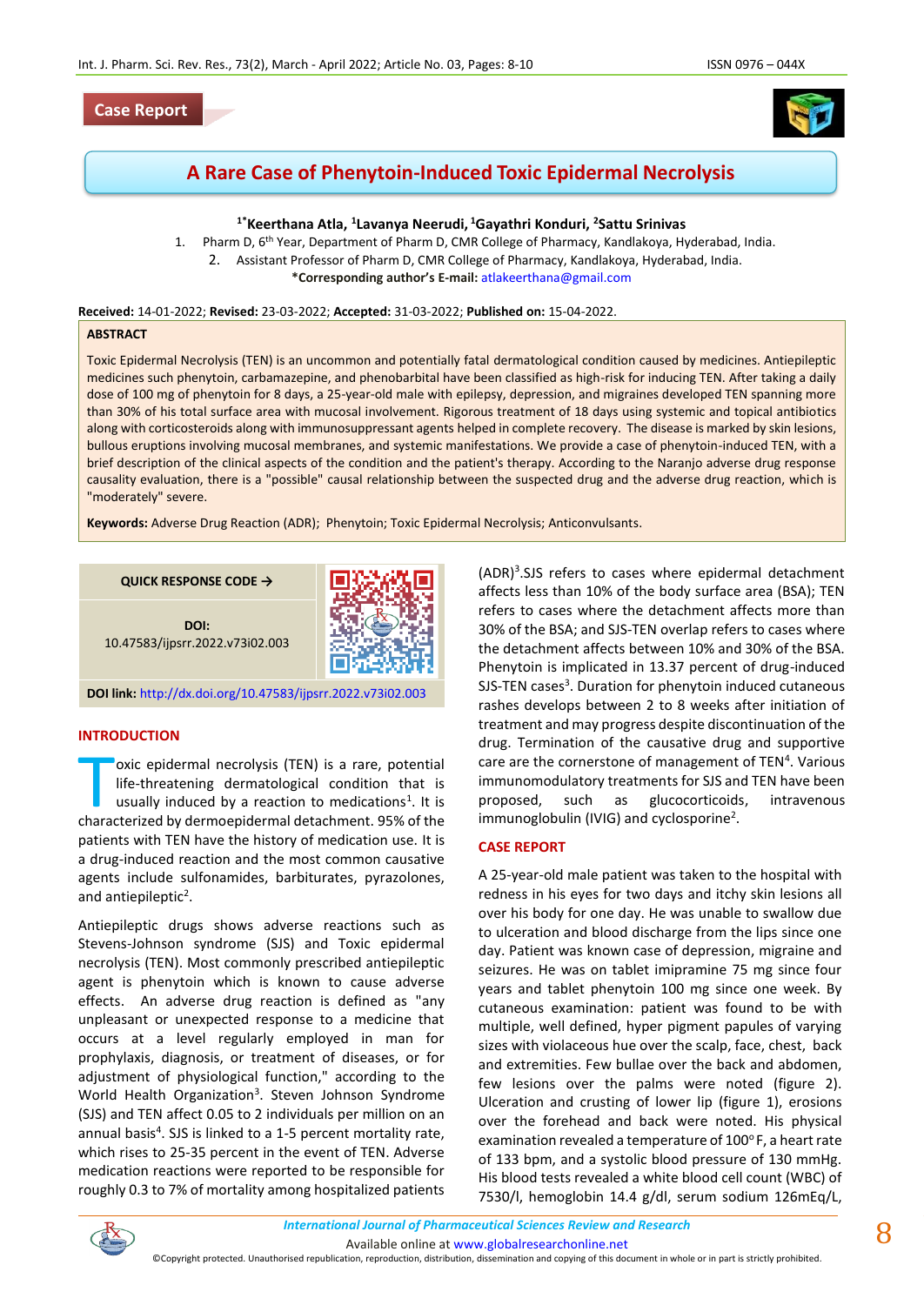serum potassium 4.7 mEq/L, and serum chloride 93 mEq/L. A diagnosis of phenytoin induced toxic epidermal necrolysis was made. For further treatment, the patient was admitted to the Intensive Care Unit (ICU). Treated with intravenous Injection decadran 2 mg, injection pantoprazole 40mg and injection paracetmol immediately along with this he was prescribed chlorhexidine mouthwash, mucopine gel, and Tess cs (Choline Salicylate (9 percent w/v)) oral gel, as well as tablet fluconazole 150 mg. Due to overall body lesions he was advised for banana leaf dressing. The above mentioned treatment was followed for 5 days. As patient had developed red conjunctiva, scaly lesions over eye lids and whitish discoloration of eye lid margins, edematous lid margins so referred to ophthalmologist then he advised medication Zoxan eye ointment and carboxyl methyl cellulose eye drops. The patient was referred to a neurophysician for a history of seizures, he suggested that the pill phenytoin be substituted with injections levipil 500 mg and injection midazolam 5 mg. Then patient referred to ENT surgeon he evaluated and found nasal cavities narrowing due to extensive crusts and prescribed nasoclear nasal drops. Seizure control was achieved by midazolam and levipil, skin ointment and eye drops were used for the topical



The patient responded favourably to the treatment and recovered (Figure 3 & 4) from this fatal adverse reaction after rigorous treatment for 20 days. He was discharged from the hospital with the advice to continue tablet levipil 500 mg, tablet pantoprazole 40 mg, chlorhexidine mouth wash, carboxyl methyl cellulose eye drops, tablet fluconazole 150 mg and tablet cyclosporine100 mg. On follow-up visit, after a week the skin and eye lesions had completely healed and he had no fresh complaints. The patient was handed a "warning card" that listed many medications that should be avoided. The association between phenytoin and TEN was evaluated using World Health Organization (WHO). Uppsala Monitoring Centre (UMC) causality assessment criteria, Naranjo's Probability Scale and Modified Hartwig and Siegel Severity Scale. According to WHO-UMC scale the reaction was of 'probable' nature. Naranjo's Scale revealed a score of 8, also signifying a probable association. According to Modified Hartwig and Siegel Severity Scale, the ADR was placed at level 5, wherein the patient required intensive medical care.



**Figure 1:** Ulceration and crusting of lower lip **Figure 2:** Spreading bullae all over the body.







**Figure 3 & 4:** Improvements in the lesions of skin and oral mucosa after treatment